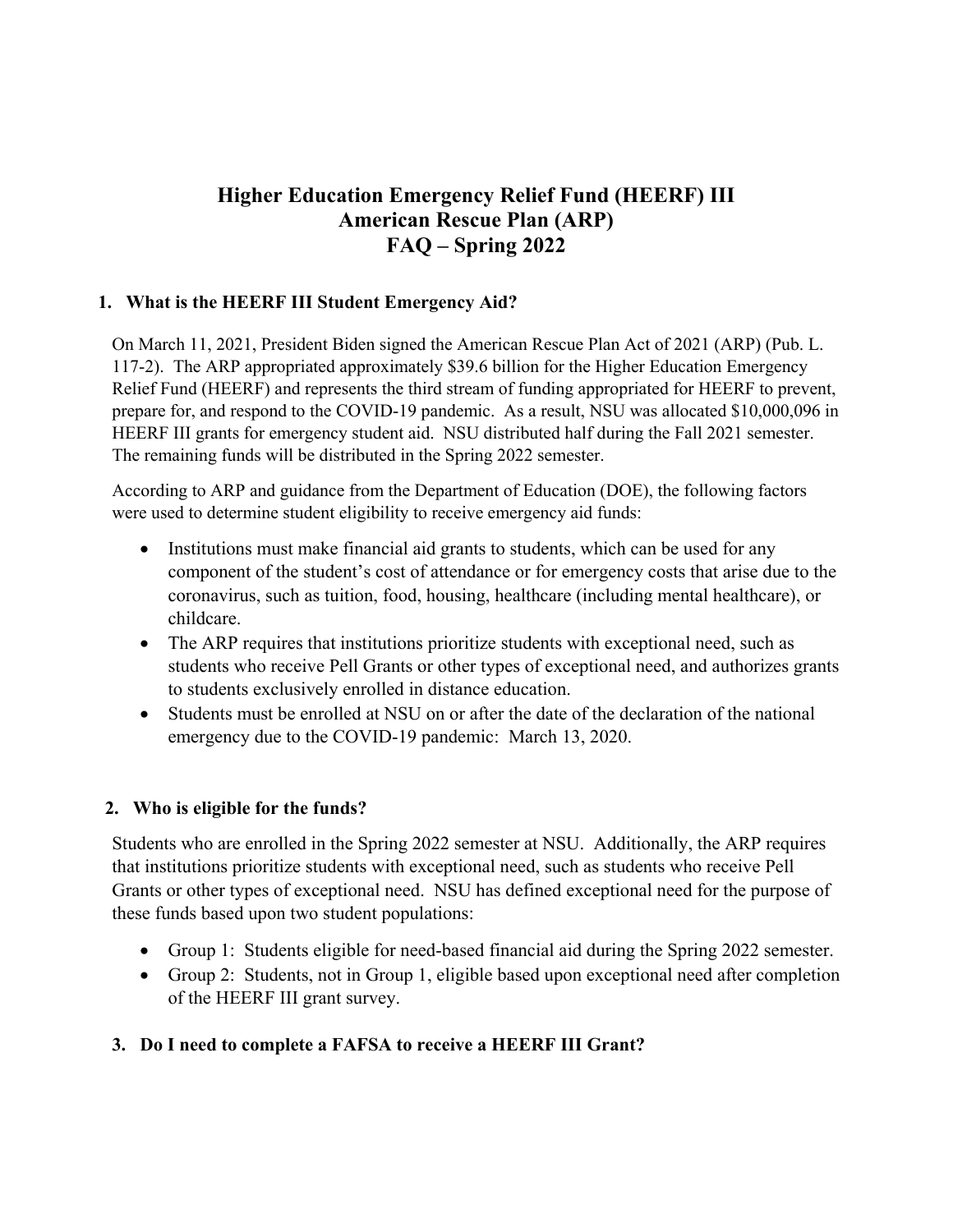No, HEERF III grants are distributed to each student enrolled at Norfolk State University meeting the above eligibility criteria, regardless of whether they completed a Free Application for Federal Student Aid (FAFSA) or are eligible for Title IV.

# **4. What are the types of expenses covered by the HEERF III grant?**

HEERF III grants may be used for any component of the student's cost of attendance or for emergency costs that are due to the COVID-19 pandemic, such as tuition, food, housing, healthcare (including mental healthcare), or childcare.

# **5. How will NSU distribute the HEERF III student emergency funding and how much will I receive?**

As a result of the guidance, NSU will award HEERF III grants from the ARP to the following groups of students, and under the following conditions:

- **Group 1:** Spring 2022 NSU students eligible for a need-based financial aid will receive \$1,186.45 grant award by Friday, February 25, 2022. A notification email will be sent to each eligible student and no additional action is required by the student to receive the HEERF III grant.
- **Group 2:** Spring 2022 NSU students not in Group 1 with exceptional financial need may apply to receive \$1,000 by completing the HEERF III grant survey. Each eligible student will be sent the survey that must be completed no later than March 1, 2022. Qualifying students will receive \$1,000 no later than Friday, March 4, 2022.

Note: Students who receive an award from Group 1 are not eligible to apply for an additional award as part of Group 2.

#### **6. I did not receive an email notification HEERF III grant award, what should I do?**

If you did not receive an email by close of business on Friday, February 25, 2022, and you believe you meet the eligibility requirements listed in question 2, please contact the Financial Aid Office at financialaid@nsu.edu or call 757-823-8381.

# **7. What is the timeframe to receive the HEERF III grant and how will I receive the distribution?**

 **Group 1**: Students will receive a distribution award of \$1,186.45 through direct deposit no later than, Friday, February 25, 2022, if you have banking information on your student account. If you have not set up direct deposit through your student account (MyNSU), please do so as soon as possible to avoid any delay in receiving your distribution. If you have direct deposit set up, please confirm that the bank account is still active and where